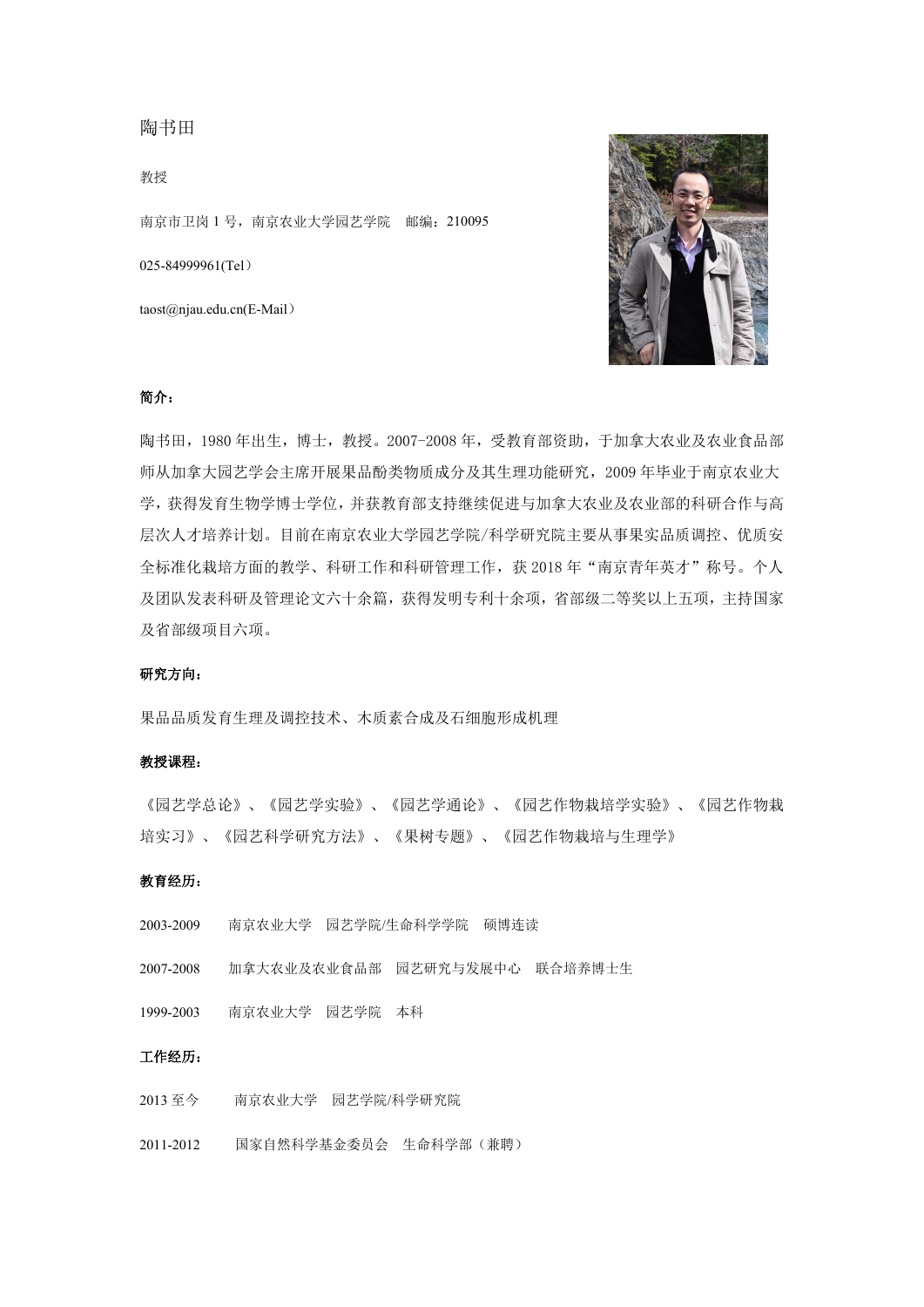2009-2013 南京农业大学 园艺学院

#### 学术任职与服务**/**社会服务**:**

国际园艺学会 会员

### 获奖及荣誉(最多 **10** 条):

 年 国家科技进步二等奖 梨优质早、中熟新品种选育与高效育种技术创新 9/10 年 中华农业科技奖一等奖 梨优异种质与提质增效技术创新及应用 4/17 年 教育部自然科学奖一等奖 梨果实品质性状优异基因发掘与分子育种技术研究 6/9 年 江苏省农业技术推广奖一等奖 梨优质安全高效生产关键技术集成与推广 2/25 年 教育部技术发明奖一等奖 梨高光效树形及花果管理技术研发与应用 4/6 年 江苏省科学技术奖二等奖 砂梨优质高效安全生产关键技术创新与集成应用 3/9 年 教育部科学技术进步奖 梨及核果类果树自交不亲和基因型鉴定与应用 14/15

#### 主持或参与的科研项目:

江苏省自主创新项目(CX(18)3029) 梨树液体授粉技术及配套产品开发(主持) 兵团重大项目(2017DB006-3) 新疆梨宿萼/脱萼和石细胞增多/正常发育关键基因克隆及表达分析(主持) 江苏省农业科技创新与推广项目(苏农财【2017】22 号) 农作物种质资源保护名录制定(主持) 国家自然科学基金(31672105) 钙调控过氧化物酶影响梨果实石细胞形成的机制(主持) 国家自然科学基金(31372044) 梨果实萼片宿存与脱落关键基因鉴定及其功能分析研究(主持) 国家自然科学基金(31000888) 梨石细胞木质素合成、转运及聚合沉积特异途径分析(主持) 国家 863 计划子课题(2011AA10020602) 梨分子育种与品种创新(主持) 农业部行业科技专项子课题(201203080) 蜜蜂授粉增产技术集成与示范(主持) 江苏省博士后基金(1002018B) 梨果实木质素代谢过程分析(主持) 国家现代农业产业(梨)技术体系建设(十二五、十三五) (首席及岗位专家团队成员)

# 主要论著:

《梨学》,中国农业出版社,2013(参编)

《梨产业实用技术》,中国农业科学技术出版社,2013(参编)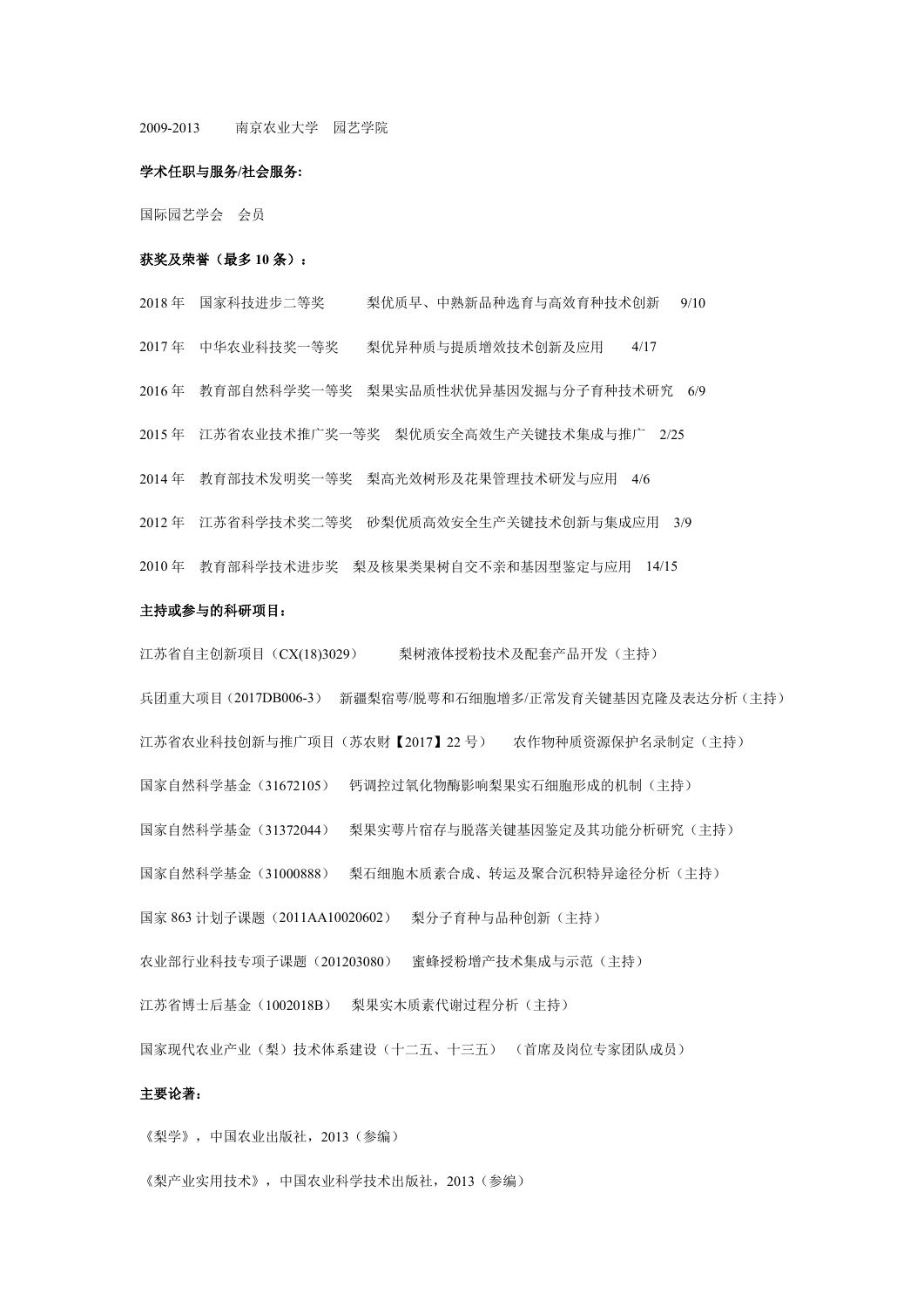《梨产业技术研究与应用》,中国农业出版社,2010(参编)

《图解梨优质安全生产技术要领》,中国农业出版社,2010(参编)

## 发表的主要 **SCI** 文章**/**论文:

- Huijun Jiao, Xing Liu, Shuguang Sun, Peng Wang, Xin Qiao, Jiaming Li, Chao Tang, Juyou Wu, Shaoling Zhang and **Shutian Tao**\*. The unique evolutionary pattern of the Hydroxyproline-rich glycoproteins superfamily in Chinese white pear (*Pyrus bretschneideri*). BMC Plant Biology. 2018, 18:36
- Li Wang, Libin Wang Qian Chen, Guodong Chen, Shaoling Zhang, Juyou Wu\*, S**utian Tao**\*. Identification and comparative analysis of the MCU gene family in pear and its functions during fruit ripening. Journal of Plant Physiology. 2018, 229: 53–62
- Jun Wu1†, Yingtao Wang†, Jiabao Xu†, Schuyler S. Korban†, Zhangjun Fei6†, **Shutian Tao**†, Ray Ming, Shuaishuai Tai, Awais M. Khan, Joseph D. Postman, Chao Gu, Hao Yin, Danman Zheng, Kaijie Qi, Yong Li, Runze Wang, Cecilia H. Deng, Satish Kumar, David Chagné, Xiaolong Li, Juyou Wu, Xiaosan Huang, Huping Zhang, Zhihua Xie, Xiao Li, Mingyue Zhang, Yanhong Li, Zhen Yue, Xiaodong Fang, Jiaming Li, Leiting Li, Cong Jin, Mengfan Qin, Jiaying Zhang, Xiao Wu, Yaqi Ke, Jian Wang, Huanmimg Yang and Shaoling Zhang1\*. Diversification and independent domestication of Asian and European pears. Genome Biology. 2018, 19:77
- Xiaolong Li†, **Shutian Tao**†, Shuwei Wei, Meiling Ming, Xiaosan Huang, Shaoling Zhang and Jun Wu\*. The mining and evolutionary investigation of AP2/ERF genes in pear (Pyrus). BMC Plant Biology. 2018, 18:46
- Ya Liu†, Hu Ping Zhang†, Chao Gu, **Shu Tian Tao**, Dong Sheng Wang, Xian Ping Guo, Kai Jie Qi and Shao Ling Zhang\*. Transcriptome profiling reveals differentially expressed genes associated with wizened flower bud formation in Chinese pear (*Pyrus bretschneideri* Rehd.). THE JOURNAL OF HORTICULTURAL SCIENCE AND BIOTECHNOLOGY.2016, 9(3): 227-235
- Shuwei Wei, **Shutian Tao**, Gaihua Qin, Shaomin Wang, Jihan Tao, Jun Wu, Juyou Wu, Shaoling Zhang\*. Transcriptome profiling reveals the candidate genes associated witharoma metabolites and emission of pear (*Pyrus ussuriensis* cv.). Scientia Horticulturae. 2016, 206: 33-42
- Liu Ya, Zhang Huping, Zhang Shaoling, **Tao Shutian**\*. Physiological difference analysis on pear wizened bud and normal bud during germination. Journal of Nanjing Agricultural University. 2016, 39(3): 373-378
- **Shutian Tao**, Danyang Wang, Cong Jin, Wei Sun, Xing Liu, Fuyong Gao, Shahrokh Khanizadeh, Shaoling Zhang\*. *Cinnamate-4-Hydroxylase* Gene Is Involved in the Step of Lignin Biosynthesis in Chinese White Pear. J. AMER. SOC. HORT. SCI. 2015, 140(6):573-579.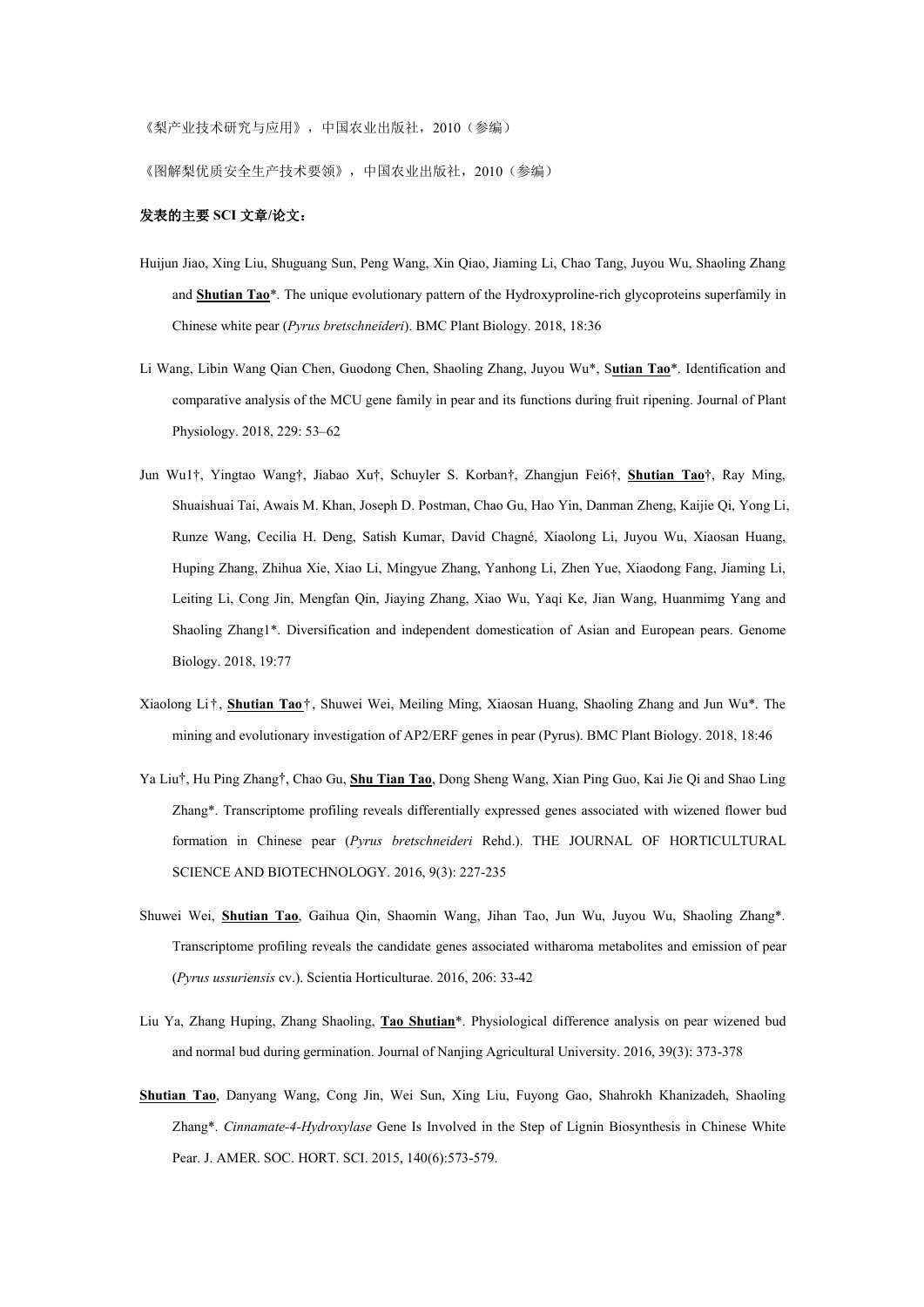- Quan-jun Zhang, **Shu-tian Tao**, Meng Li, Xiao-xiao Qi, Jun Wu, Hao Yin, Jia-lin Deng, Shao-ling Zhang\*. Identification of differentially expressed genes using digital gene expression profiles in *Pyrus pyrifolia* Nakai cv. Hosui bud release following early defoliation. Tree Genetics & Genomes. 2015, 11:34
- Li Fangfang, **Tao Shutian**, Zhang Huping. Research Advance on the Biosynthesis ofVolatile Organic Compounds in Plant. Biotechnology Bulletin. 2015, 31(3):17-24
- Gaihua Qin † , **Shutian Tao** † , Huping Zhang, Wenjiang Huang, Juyou Wu, Yiliu Xu\* and Shaoling Zhang\* Evolution of the Aroma Volatiles of Pear Fruits Supplemented with Fatty Acid Metabolic Precursors. Molecules. 2014, 19: 20183-20196
- Hu-ping Zhang, Ju-you Wu, **Shu-tian Tao**, Tao Wu, Kai-jie Qi, Shu-jun Zhang, Ji-zhong Wang, Wen-jiang Huang, Jun Wu, Shao-ling Zhang. Evidence for Apoplasmic Phloem Unloading in Pear Fruit. Plant Mol Biol Rep. 2014, 32:931-939
- Juyou Wu1†\*, Xiaoya Qin†, **Shutian Tao**†, Xueting Jiang, Yun-Kuan Liang and Shaoling Zhang\*. Long-chain base phosphates modulate pollen tube growth via channel-mediated influx of calcium. The Plant Journal. 2014, 79: 507-516
- Gaihua Qin, **Shutian Tao**, Yufen Cao, Juyou Wu, Huping Zhang, Wenjiang Huang, Shaoling Zhang\*. Evaluation of the volatile profile of 33 *Pyrus ussuriensis* cultivars by HS-SPME withGC–MS. Food Chemistry.2012, 134: 2367-2382
- Qinglian Wang, **Shutian Tao**, Claudine Dubé, Emmanuel Tury, Yu Jin Hao, Shaoling Zhang, Mizhen Zhao, Weimin Wu, Shahrokh Khanizadeh\*. Postharvest Changes in the Total Phenolic Content, Antioxidant Capacity and L-Phenylalanine Ammonia-Lyase Activity of Strawberries Inoculated with *Botrytis cinerea*. Journal of Plant Studies. 2012, 1 (2): 11-18
- Wei Heng, Jun Wu, Hua Qing Wu, **Shu Tian Tao**, Kai Jie Qi, Chao Gu, Shao Ling Zhang\*. Identification and Characterisation of *SFBs* in *Prunus mume*. Plant Mol Biol Rep. 2012, 30: 878-884
- Ju-You Wu, Cong Jin, Hai-Yong Qu, **Shu-Tian Tao,** Guo-Hua Xu, Jun Wu, Hua-Qing Wu, Shao-Ling Zhang\*. Low temperature inhibits pollen viability by alteration of actin cytoskeleton and regulation of pollen plasma membrane ion channels in *Pyrus pyrifolia*. Environmental and Experimental Botany. 2012, 78: 70-75
- Ju-You Wu, Hai-Yong Qu, Zhong-Lin Shang, **Shu-Tian Tao**, Guo-Hua Xu, Jun Wu, Hua-Qing Wu, Shao-Ling Zhang\*. Reciprocal regulation of  $Ca^2$  +-activated outward K+ channels of Pyrus pyrifolia pollen by heme and carbon monoxide. New Phytologist. 2011, 189 (4): 1060-106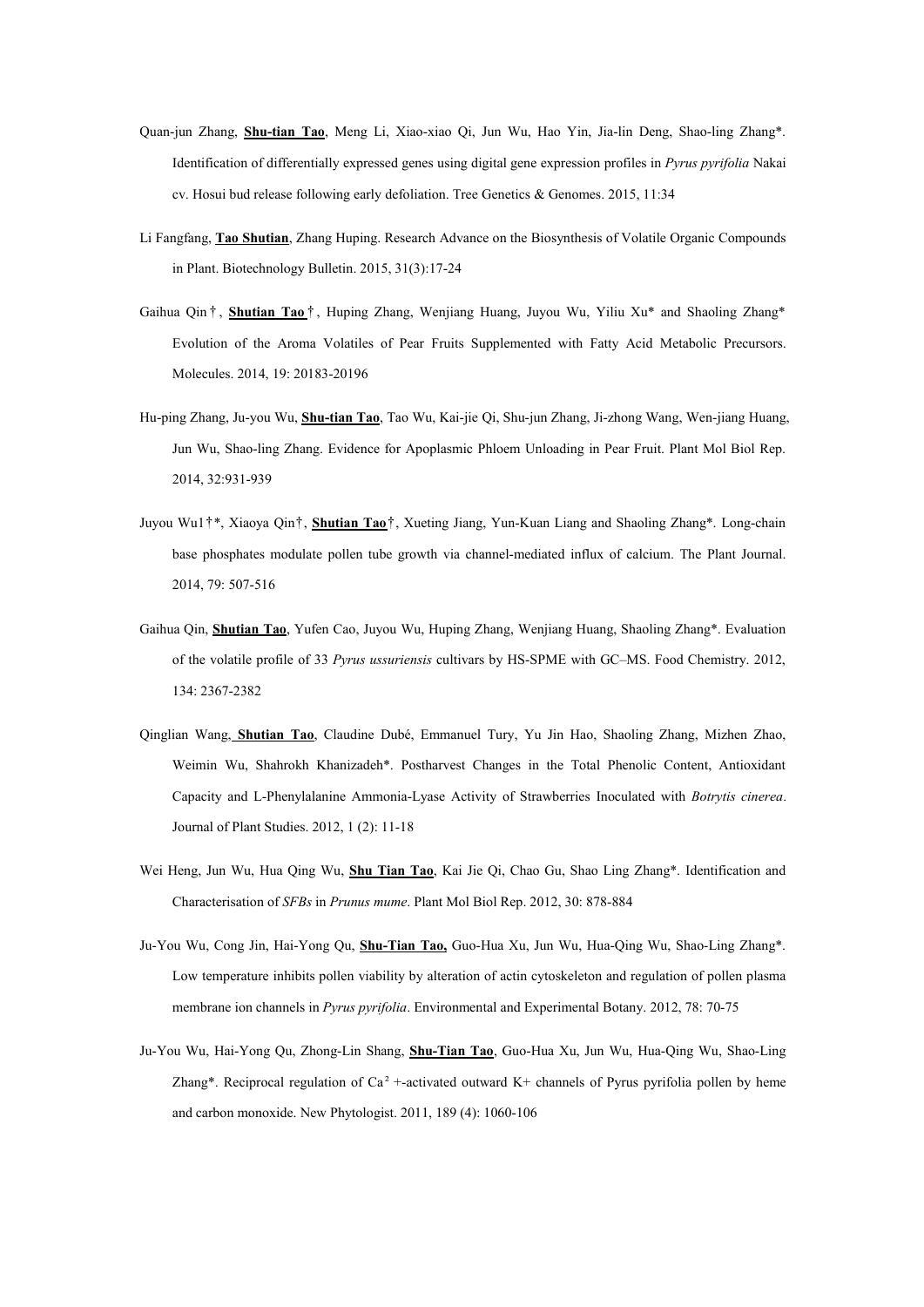- S. J. Zhang, J. Wu, H. Chen, C. Gu, **S. T. Tao**, J. Y. Wu, S. L. Zhang\*. Identification of differentially expressed genes in a spontaneous mutant of 'Nanguoli' pear (*Pyrus ussuriensis* Maxim) with large fruit. Journal of Horticultural Science & Biotechnology. 2011, 86 (6): 595-602
- Yong-Jie Qi, Hua-Qing Wu, Yu-Fen Cao, Jun Wu, **Shu-Tian Tao**, Shao-Ling Zhang\*. Heteroallelic diploid pollen led to self-compatibility in tetraploid cultivar 'Sha 01' (*Pyrus sinkiangensis* Yü). Tree Genetics & Genomes. 2011, 7: 685-695
- Yong-Jie Qi, Ying-Tao Wang, Yan-Xiao Han, Sheng Qiang, Jun Wu, **Shu-Tian Tao**, Shao-Ling Zhang\*, Hua-Qing Wu. Self-compatibility of 'Zaoguan' (Pyrus bretschneideri Rehd.) is associated with style-partmutations. Genetica. 2011, 139:1149–1158
- 朱洁,王红宝,孔佳君,宋小飞,陶书田\*,梨幼果多酚的纯化及其抗氧化性,食品科学,2017,38(5): 14-20
- 刘雅,张虎平,张绍铃,陶书田\*,梨萌芽期僵芽和正常芽的生理差异分析,南京农业大学学报,2016,39 (3):373-378
- 王丹阳, 高付永, 孙炜, 芮伟康, Khanizadeh Shahrokh, 张绍铃, 陶书田\*, 砀山酥梨果实 CCoAOMT 基 因的克隆与表达分析,南京农业大学学报,2015,38(1):33-40
- 赵梅,张绍铃,齐开杰, 衡跃进, 陶书田\*, 梨幼果多酚提取工艺优化及其成分分析, 食品工业科技, 2013, 34(6):268-271

\*Corresponding author

†Equal contribution

## 部分授权专利

1) **陶书田**, 张绍铃, 吴俊, 袁江, 吴华清, 齐开杰, 梨果实加工能力评价的生理标记方法, 2012, 中国, ZL201010256219.X

2) 张绍铃, 陶书田, 吴俊, 齐永杰, 齐开杰, 吴华清, 长期贮藏梨花粉种质的方法 2012, 中国, ZL201010256231.0

3) 张绍铃,陶书田,姜彦辰,周宏胜,席东,吴俊,吴华清,齐开杰. 一种提高梨果实脱萼率的方法, 2012, 中国, ZL201010522173.1

4) 张绍铃, 席东, <mark>陶书田</mark>, 齐开杰, 吴华清, 吴俊, 王鑫, 田伟龙, 一种测定果实体积的方法, 2012, 中国, ZL201010230591.3